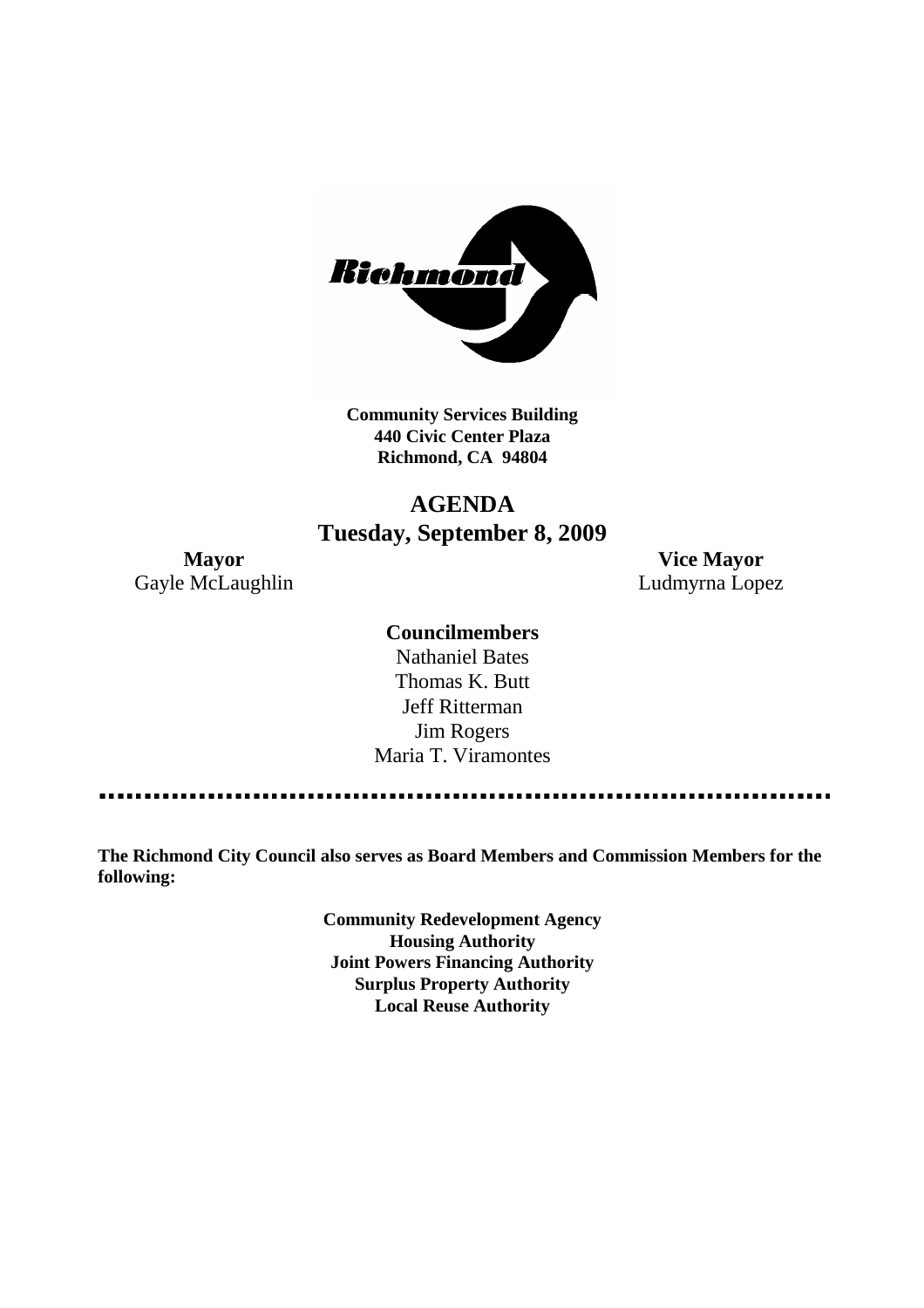# **MEETING PROCEDURES**

The City of Richmond encourages community participation at its City Council meetings and has established procedures that are intended to accommodate public input in a timely and time-sensitive way. As a courtesy to all members of the public who wish to participate in City Council meetings, please observe the following procedures:

**PUBLIC COMMENT ON AGENDA ITEMS:** Anyone who desires to address the City Council on items appearing on the agenda must complete and file a pink speaker's card with the City Clerk **prior** to the City Council's consideration of the item. Once the City Clerk has announced the item and discussion has commenced, no person shall be permitted to speak on the item other than those persons who have submitted their names to the City Clerk. Your name will be called when the item is announced for discussion. **Each speaker will be allowed TWO (2) MINUTES to address the City Council on NON-PUBLIC HEARING items listed on the agenda.**

**OPEN FORUM FOR PUBLIC COMMENT:** Individuals who would like to address the City Council on matters not listed on the agenda or on **Presentations, Proclamations and Commendations, Report from the City Attorney, or Reports of Officers** may do so under Open Forum. All speakers must complete and file a pink speaker's card with the City Clerk **prior** to the commencement of Open Forum. **The amount of time allotted to individual speakers shall be determined based on the number of persons requesting to speak during this item. The time allocation for each speaker will be as follows: 15 or fewer speakers, a maximum of 2 minutes; 16 to 24 speakers, a maximum of 1 and one-half minutes; and 25 or more speakers, a maximum of 1 minute.**

### **SPEAKERS ARE REQUESTED TO OCCUPY THE RESERVED SEATS IN THE FRONT ROW BEHIND THE SPEAKER'S PODIUM AS THEIR NAME IS ANNOUNCED BY THE CITY CLERK.**

**CONSENT CALENDAR:** Consent Calendar items are considered routine and will be enacted, approved or adopted by one motion unless a request for removal for discussion or explanation is received from the audience or the City Council. A member of the audience requesting to remove an item from the Consent Calendar must complete and file a speaker's card with the City Clerk **prior to the City Council's consideration of Item C, Agenda Review.** An item removed from the Consent Calendar may be placed anywhere on the agenda following the City Council's agenda review.

*The City Council's adopted Rules of Procedure recognize that debate on policy is healthy; debate on personalities is not. The Chairperson has the right and obligation to cut off discussion that is too personal, too loud, or too crude.*

**\*\*\*\*\*\*\*\*\*\*\*\*\*\*\*\*\*\*\*\*\*\*\*\*\*\*\*\*\*\*\*\*\*\*\*\*\*\*\*\*\*\*\*\*\*\*\*\*\*\*\*\*\*\*\*\*\*\***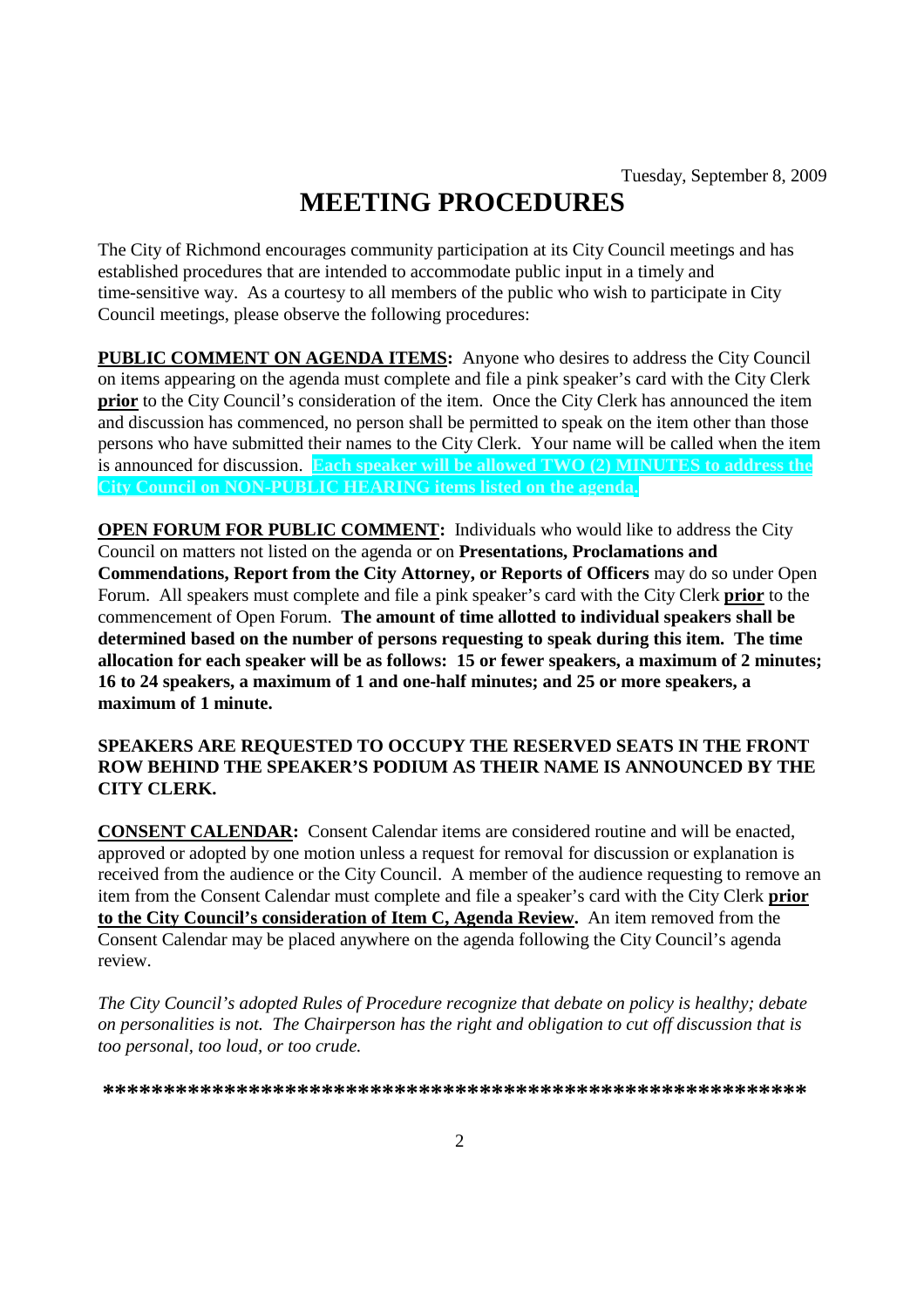# **EVENING OPEN SESSION**

5:00 p.m.

# **A. ROLL CALL**

# **B. PUBLIC COMMENT**

# **C. ADJOURN TO CLOSED SESSION**

# **CLOSED SESSION**

Shimada Room of the Community Services Building

#### **A. CITY COUNCIL**

**A-1.** CONFERENCE WITH LEGAL COUNSEL - EXISTING LITIGATION (Subdivision [a] of Government Code Section 54956.9):

Citizens for Eastshore Park vs. City of Richmond

Communities for a Better Environment (CBE) vs. City of Richmond

Booker vs. City of Richmond

Jenkins vs. City of Richmond

Chevron vs. City of Richmond

**A-2.** CONFERENCE WITH LEGAL COUNSEL - ANTICIPATED LITIGATION (Initiation of litigation pursuant to Subdivision (c) of Section 54956.9):

One Case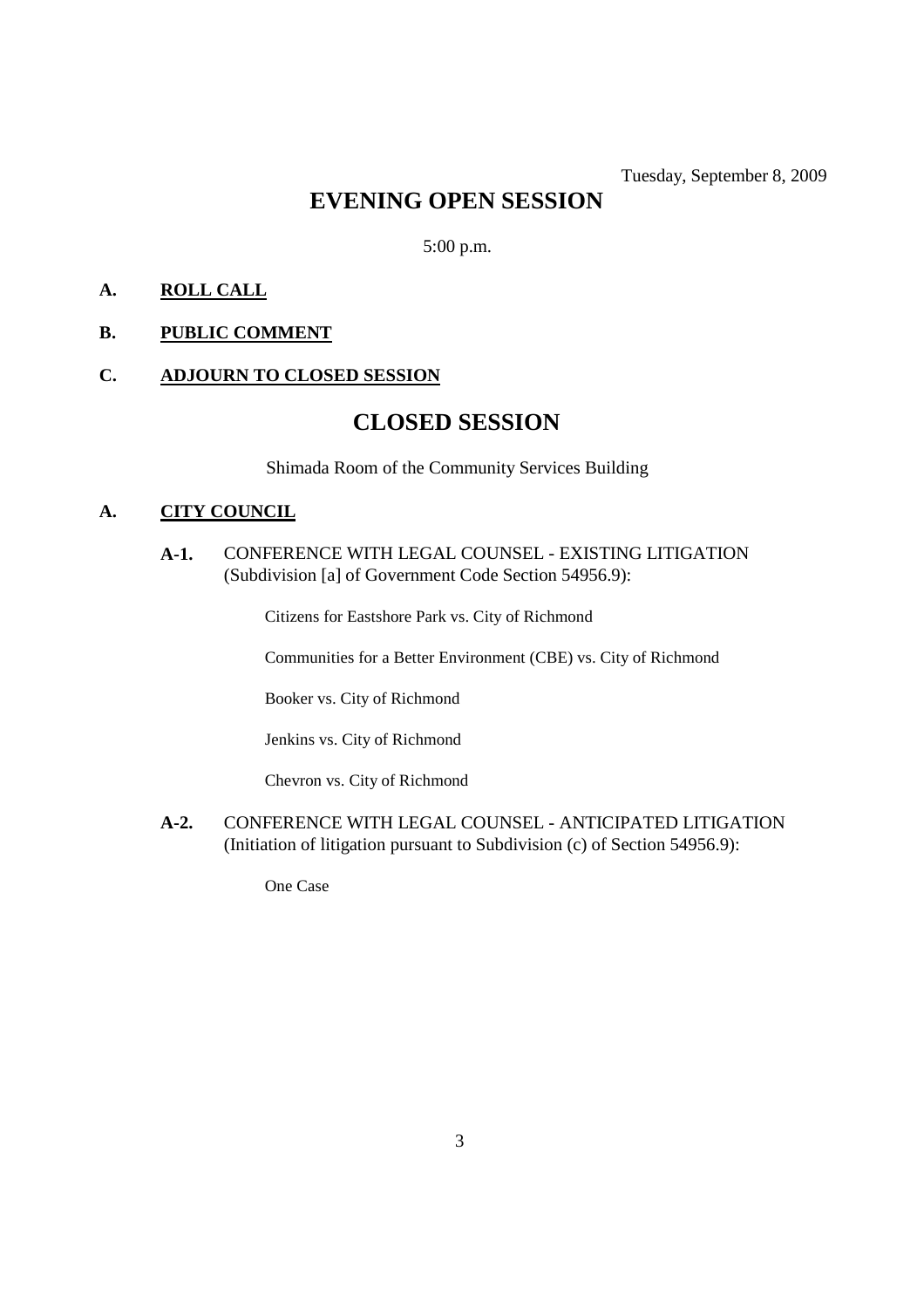# **JOINT MEETNG REDEVELOPMENT AGENCY/RICHMOND CITY COUNCIL**

#### 6:30 p.m.

# **A. ROLL CALL**

### **B. STATEMENT OF CONFLICT OF INTEREST**

### **C. OPEN FORUM FOR PUBLIC COMMENT**

**D. AGENDA REVIEW**

#### **E. REPORT FROM THE CITY ATTORNEY OF FINAL DECISIONS MADE AND NON-CONFIDENTIAL DISCUSSIONS HELD DURING CLOSED SESSION**

### **F. REDEVELOPMENT AGENCY BOARD CONSENT CALENDAR**

#### **G. CITY COUNCIL CONSENT CALENDAR**

- **G-1.** APPROVE minutes for the Special Meetings held on May 26, 2009; June 23, 2009; July 24, 2009; and August 11, 2009; and the Regular Meetings held on June 16, July 7, 21, and 28, 2009 - City Clerk's Office (Diane Holmes 620-6513).
- **G-2.** ADOPT a resolution authorizing the port director to accept the Fiscal Year 2008 California Port and Maritime Security Grant Program Grant in the amount of \$3,787,889 and to take any and all actions necessary to implement the resolution in accordance with such program - Port (Jim Matzorkis 215-4600).
- **G-3.** INTRODUCE an ordinance (first reading) establishing the wages, salary, and compensation for the new classification of Community Services Administrative Manager (Salary Range No. 060D: \$6,747 - \$8,160/month) - Human Resources Management (Leslie Knight 620-6600).
- **G-4.** ADOPT a resolution amending the City of Richmond's Position Classification Plan to add the new classification of Community Services Administrative Manager and delete the classification of Library & Community Services Administrative Manager - Human Resources Management (Leslie Knight 620- 6600).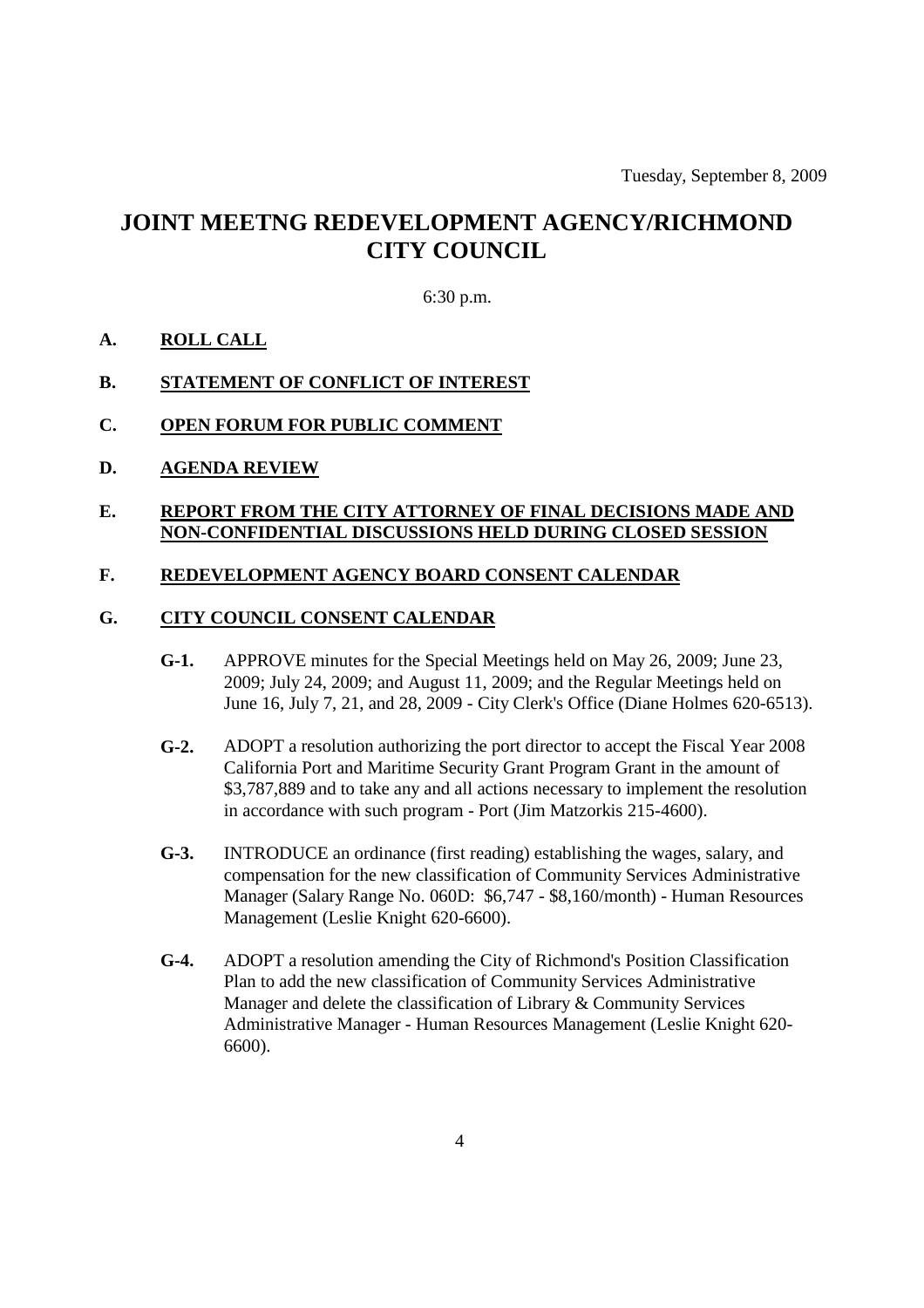- **G-5.** ADOPT a resolution accepting a grant of non-exclusive public access easement for recreational trail purposes adjacent to the Bio-Rad Laboratory facilities at 3110 Regatta Boulevard for use as a portion of the Bay Trail - Engineering Services (Rich Davidson 307-8105).
- **G-6.** ADOPT a resolution amending the City of Richmond's Position Classification Plan to add the new classification of Engineer I/II and delete the classifications of Junior Engineer and Assistant Engineer - Human Resources Management (Leslie Knight 620-6600).
- **G-7.** INTRODUCE an ordinance (first reading) establishing the wages, salary, and compensation for the new classification of Engineer I (Salary Range No. 49E: \$4,844 - \$5,877/month) and compensation for the new classification of Engineer II (Salary Range No. 53: \$5,591 - \$6,793/month) - Human Resources Management (Leslie Knight 620-6600).
- **G-8.** INTRODUCE an ordinance (first reading) establishing the wages, salary, and compensation for the new classification of Engineering Infrastructure Administrator (Salary Range No. 066: \$6,926 - \$8,419/month) - Human Resources Management (Leslie Knight 620-6600).
- **G-9.** ADOPT a resolution amending the City of Richmond's Position Classification Plan to add the new classification of Engineering Infrastructure Administrator - Human Resources Management (Leslie Knight 620-6600).
- **G-10.** INTRODUCE an ordinance (first reading) establishing the wages, salary, and compensation for the new classification of Source Control Superintendent (Salary Range No. 064D: \$7,277 - \$8,829/month) - Human Resources Management (Leslie Knight 620-6600).
- **G-11.** ADOPT a resolution amending the City of Richmond's Position Classification Plan to add the new classification of Source Control Superintendent - Human Resources Management (Leslie Knight 620-6600).
- **G-12.** AUTHORIZE the Library & Cultural Services Director to accept a federal Library Services and Technology Act (LSTA) Grant funded through the California State Library's Public Library Staff Education Program (PLSEP); and APPROVE an amendment to the Fiscal Year 2009-2010 Operating Budget increasing library revenue and expenditures in the amount of \$8,267 - Library & Cultural Services Department (Monique A. le Conge 620-6555).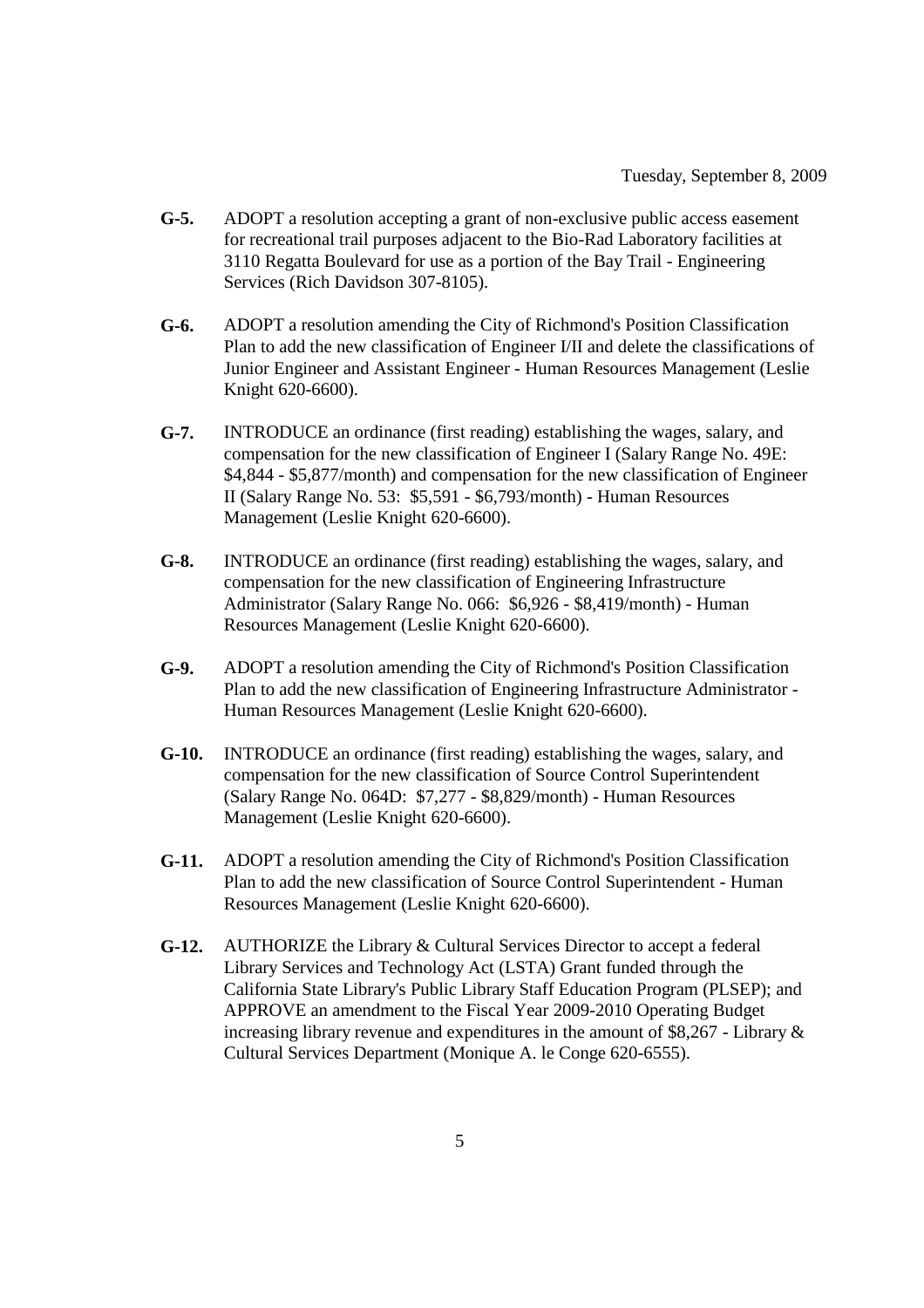- **G-13.** APPROVE an emergency contract with Manson Construction Company to construct a temporary breasting dolphin and walkway at Terminal 2 in an amount not to exceed \$228,000 - Port (Jim Matzorkis 215-4600).
- **G-14.** ADOPT a resolution accepting certain streets and public improvements completed by the Cortez Hope VI developers; Easter Hill Development Associates, LLC; and the Richmond Housing Authority, as specified in the Improvement Agreement approved by City Council on July 27, 2004 - Engineering Services Department (Rich Davidson 307-8105/Edric Kwan 821- 1825).
- **G-15.** ADOPT a resolution accepting certain streets and public improvements completed by Easter Hill Development Associates, LLC and the Richmond Housing Authority, as the developers of Subdivisions 8705 and 8761 ("Easter Hill Hope VI"), as specified in the Improvement Agreement approved by the City Council on February 17, 2004 - Engineering Services Department (Rich Davidson 307-8105/Edric Kwan 621-1825).
- **G-16.** APPROVE a contract with TPA Construction, Inc. for completion of roof repairs at the Booker T. Anderson Community Center in an amount not to exceed \$61,950 - Public Works Department (Yader A. Bermudez 231-3009).
- **G-17.** APPROVE a contract amendment with Shute, Mihaly & Weinberger for legal representation in connection with legislation to regulate evictions from foreclosed buildings, increasing the contract amount by \$19,000 for a total of \$25,000, and extending the term expiration to June 30, 2010 - City Attorney's Office (Randy Riddle 620-6509).
- **G-18.** THIS ITEM WAS REMOVED FROM THE AGENDA.
- **G-19.** APPROVE a third amendment to the legal services agreement with Gordon Hart of Paul, Hastings, Janofsky, and Walker (Paul Hastings) to facilitate the Navy's early transfer of Point Molate by assisting in the preparation of required documents, increasing the contract amount by \$95,000 for a total contract amount of \$470,000 and extending the term until June 30, 2010 - City Manager's Office (Bill Lindsay 620-6512).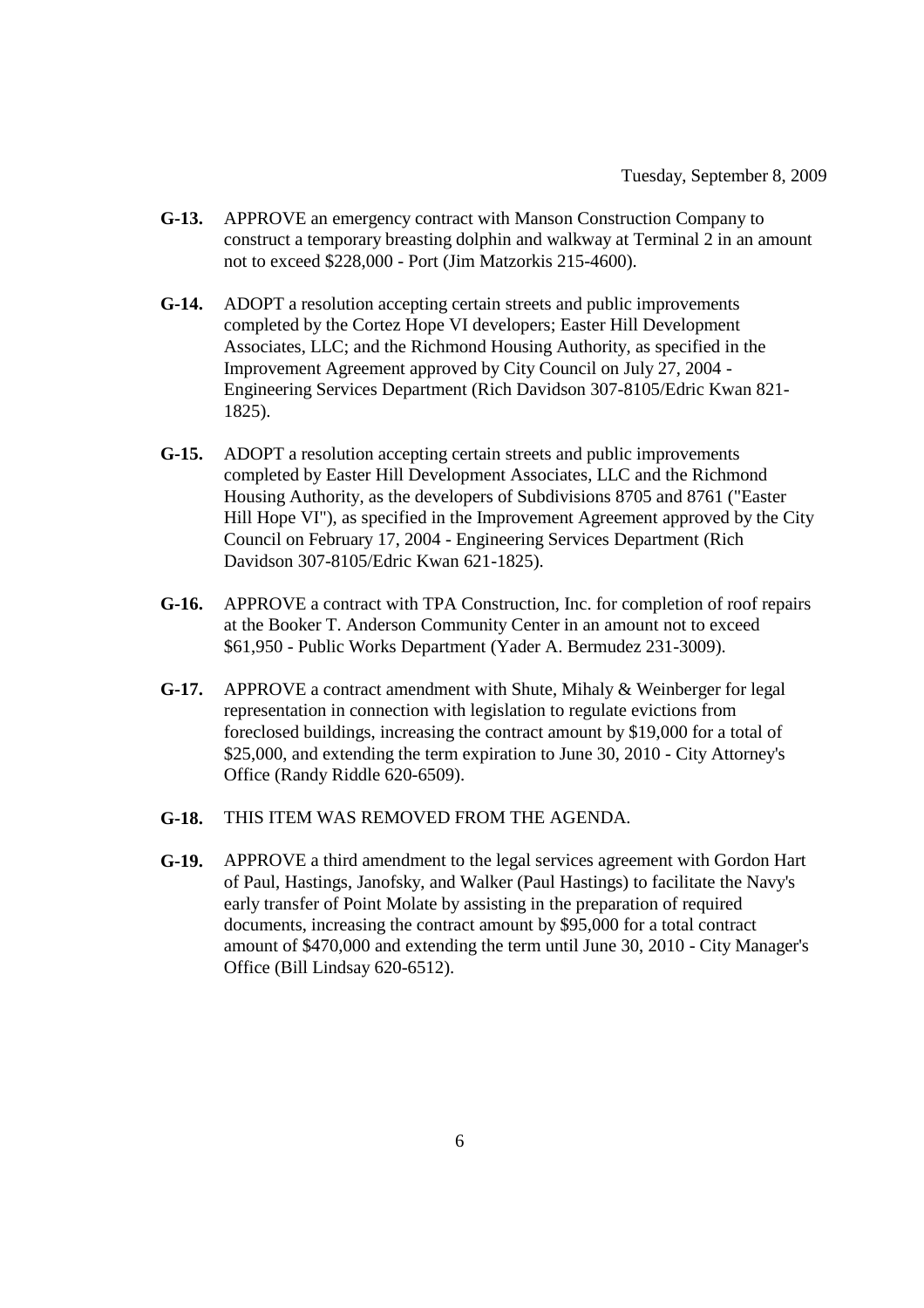- **G-20.** APPROVE the following appointments and reappointment: Community Development Commission: Maxine Henagan, Incumbent representing Parchester Village, term expiring March 21, 2012; Lisa Stevenson-Johnson, representing NAACP, term expiring March 21, 2012; Historic Preservation Advisory Committee: Patricia Pearson, term expiring July 31, 2011; Library Commission: Kavaragu Mtambuzi, term expiring July 1, 2012; Youth Baseball Advisory Commission: Gary Daniel, term expiring June 15, 2012 (completing unexpired term of Terence Fisher) - Mayor's Office (Mayor McLaughlin 620-6503).
- **G-21.** APPOINT Mayor McLaughlin as alternate to West Contra Costa Transportation Advisory Committee (WCCTAC) - Mayor's Office (Mayor McLaughlin 620- 6503).
- **G-22.** ADOPT a resolution to adjust revenues and expenditures for the 2009-2010 Recreation Department Budget adding \$3,650 for summer camp programs to account for grant funding from the Northern California Grantmakers - Recreation Department (Keith Jabari 620-6791).

# **H. RESOLUTIONS**

**H-1.** ADOPT a resolution opposing the expansion of Pardee Reservoir proposed in the East Bay Municipal Utility District Water Supply Management Program 2040 - Mayor McLaughlin (620-6503)/Councilmembers Butt and Rogers (620-6581).

# **I. REDEVELOPMENT AGENCY/COUNCIL AS A WHOLE**

- **I-1.** ADOPT a resolution approving and adopting the First Amendment to the Fiscal Year 2009-2010 Operating Budget for the Richmond Community Redevelopment Agency (Agency) in the amount of \$25,310,280 and approving and adopting First Amendment to the Five Year 2009/10-2013/14 Capital Project and Program Budget for the Agency in the amount of \$121,897,000 - Richmond Community Redevelopment Agency (Steve Duran/Nickie Mastay 307-8140).
- **I-2.** ADOPT a resolution to adjust the Fiscal Year 2009-10 Operating Budget to align expenditures with revised revenue projections - Finance Department (James Goins 620-6740).